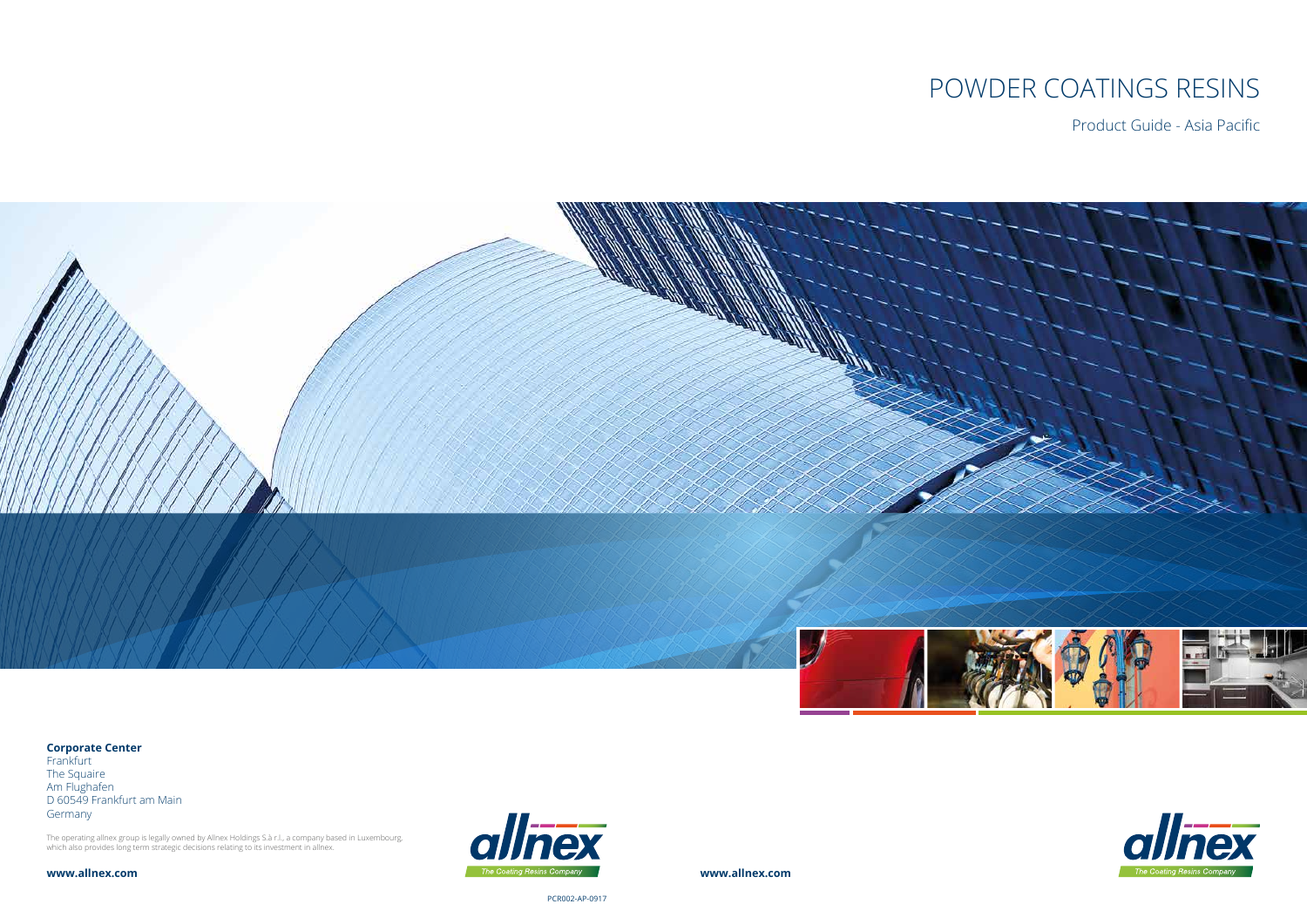## About allnex



## Facts & Figures

- . Global company with over €2.1 billion in sales
- · Broad Technology portfolio: liquid coating resins, energy - Broad Technology portionol. Input Coating Feshis, eriergy<br>curable resins, powder coating resins, crosslinkers and<br>additives, composites and construction materials<br>• Approximately 4000 employees<br>• Customers in more than 1
- 
- 
- 
- 33 manufacturing facilities
- 23 research and technology centers
- 5 ventures
- Sitemales<br>- Extensive range of solutions for key coating segments:<br>automotive, industrial, packaging coating and inks,<br>protective, industrial plastics and specialty architectural

## Table of Contents

With manufacturing, R&D and technical facilities located throughout Europe, North America, Asia Pacific and Latin America, allnex offers global<br>and reliable supply of resins and additives combined with local, responsive cu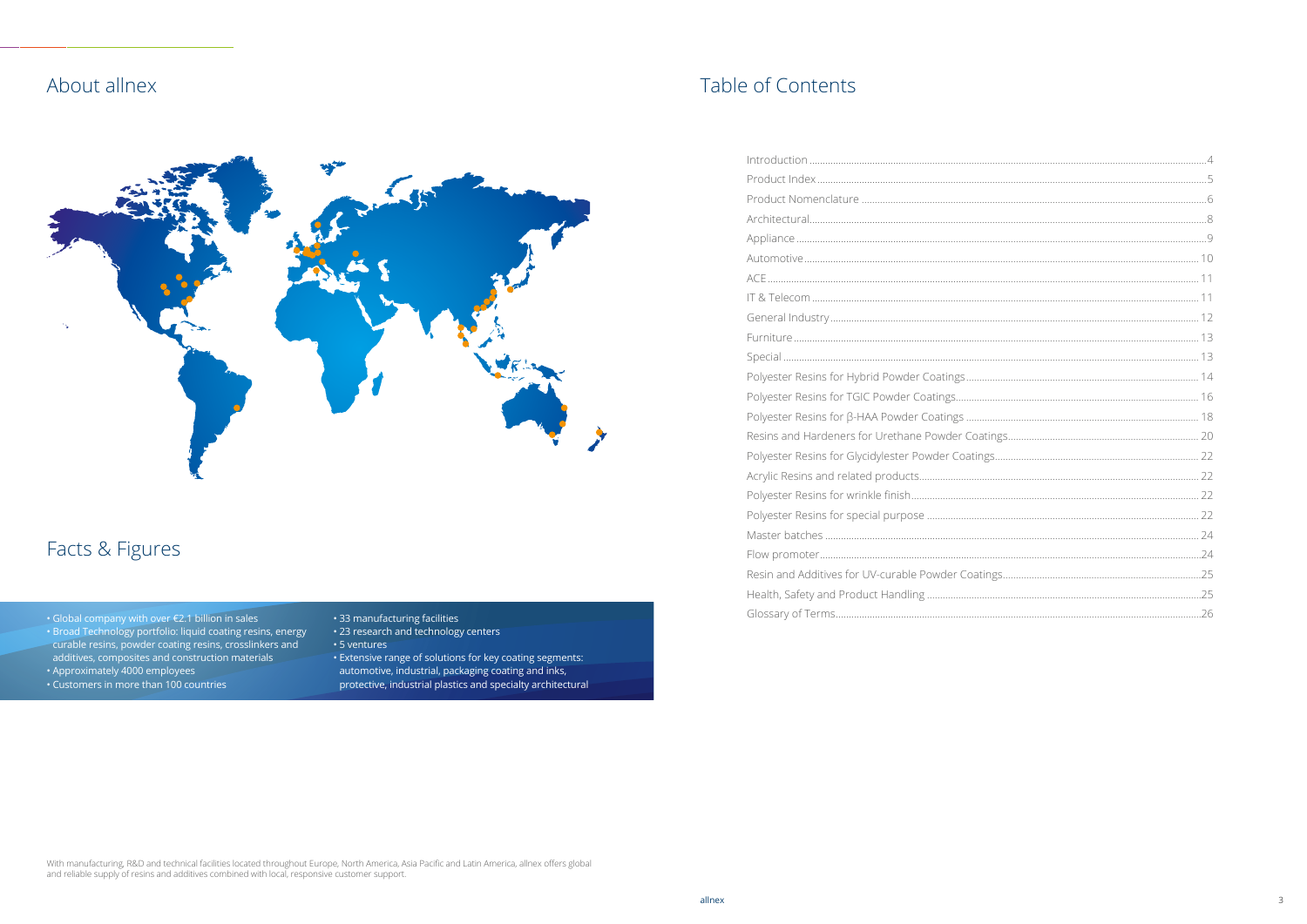## Introduction

#### **Global Supplier**

allnex is a worldwide supplier of high-quality powder coating resins, hardeners, and additives. We offer one of the broadest lines of top-name polyester resins, coupled with global product availability, and expert technical support.

#### **Leading-edge Technologies**

Right across our global R&D, sales and production network, allnex continues to pioneer the development of innovative technologies to help our partners improve performance and productivity, enter new markets, refine applications and deliver advanced products to meet evolving needs and environmental regulations.

Our products are tailored to suit for for a wide range of applications:

- Superdurable resins for exterior powder applications
- Resins for clearcoat and matte finishes
- Resins for low bake powder systems
- UV curing powder systems

Our newest resin technologies are designed for cutting-edge applications where powder paints are not widely used, including industrial and automotive finishes:

• High-performance exterior durable systems

- Natural and manufactured wood products
- Plastic and other heat-sensitive substrates

#### **Wide Selection of Top Products**

As a leading global supplier of powder coating resins, hardeners and additives, allnex offers one of the broadest choices of resins for powder coating finishes.

Proven worldwide, our extensive selection of CRYLCOAT® and SETAPOLL™ polyester resins include carboxyl and hydroxyl functional resins for hybrid, TGIC, glycidylester, hydroxy alkyl amide, urethane, and glycoluril powder coating systems.

For new technologies like UV curable powder coatings, we have one of the widest product ranges available, including UVECOAT® unsaturated resins.

allnex's powder coating resin technologies also include SYNTHACRYL® matting agents, specialty hardeners, and additives which can be supplied on a silica or resin carrier.

For improving flow and leveling characteristics in all types of coatings, the versatile MODAFLOW® powder product family is the benchmark name among flow modifiers and powder resins in the coatings industry.

Bringing value to the formulation of powder coatings are ADDITOL® masterbatch flow modifiers, catalysts and related products. Additionally, BECKOPOX® and ADDITOL specialty hardeners solve problems related to flow, and provide special textures or performance to finished coatings.



| Product                      | Description                                                                                                      |
|------------------------------|------------------------------------------------------------------------------------------------------------------|
| <b>Vehicle Binder Resins</b> |                                                                                                                  |
| <b>CRYLCOAT®</b>             | Polyester powder coating resins<br>- Carboxyl (-COOH) resins for hybrid<br>- Hydroxyl (-OH) resins for polyureth |
| SETAPOLL™                    | Polyester powder coating resins<br>- Carboxyl (-COOH) resins for hybrid<br>- Hydroxyl (-OH) resins for polyureth |
| <b>UVECOAT®</b>              | Unsaturated resins for UV curable po                                                                             |
|                              |                                                                                                                  |

| <b>ADDITOI®</b><br>Polyanhydride resin for epoxy function  |  |
|------------------------------------------------------------|--|
| binder resins (where available)                            |  |
| <b>BECKOPOX®</b><br>Anhydride-like resin for epoxy or hydr |  |

| <b>Powder Additives and Modifiers</b> |                                  |
|---------------------------------------|----------------------------------|
| <b>MODAFLOW®</b>                      | Powder coating flow modifiers on |

| additol                 | Flow additives, catalysts and tribo m |
|-------------------------|---------------------------------------|
| SYNTHACRYI <sup>®</sup> | <b>GMA-acrylic matting agent</b>      |

TGIC, glycidylester and ß-HAA powder coatings ane and glycoluril powder coatings

TGIC, glycidylester and ß-HAA powder coatings ane and glycoluril powder coatings

owder coatings.

nal (glycidyl) acrylics and urethane hardeners for hydroxyl functional

roxy functional binder resins

silica carrier

hasterbatches provided on resin carriers.

#### Product Index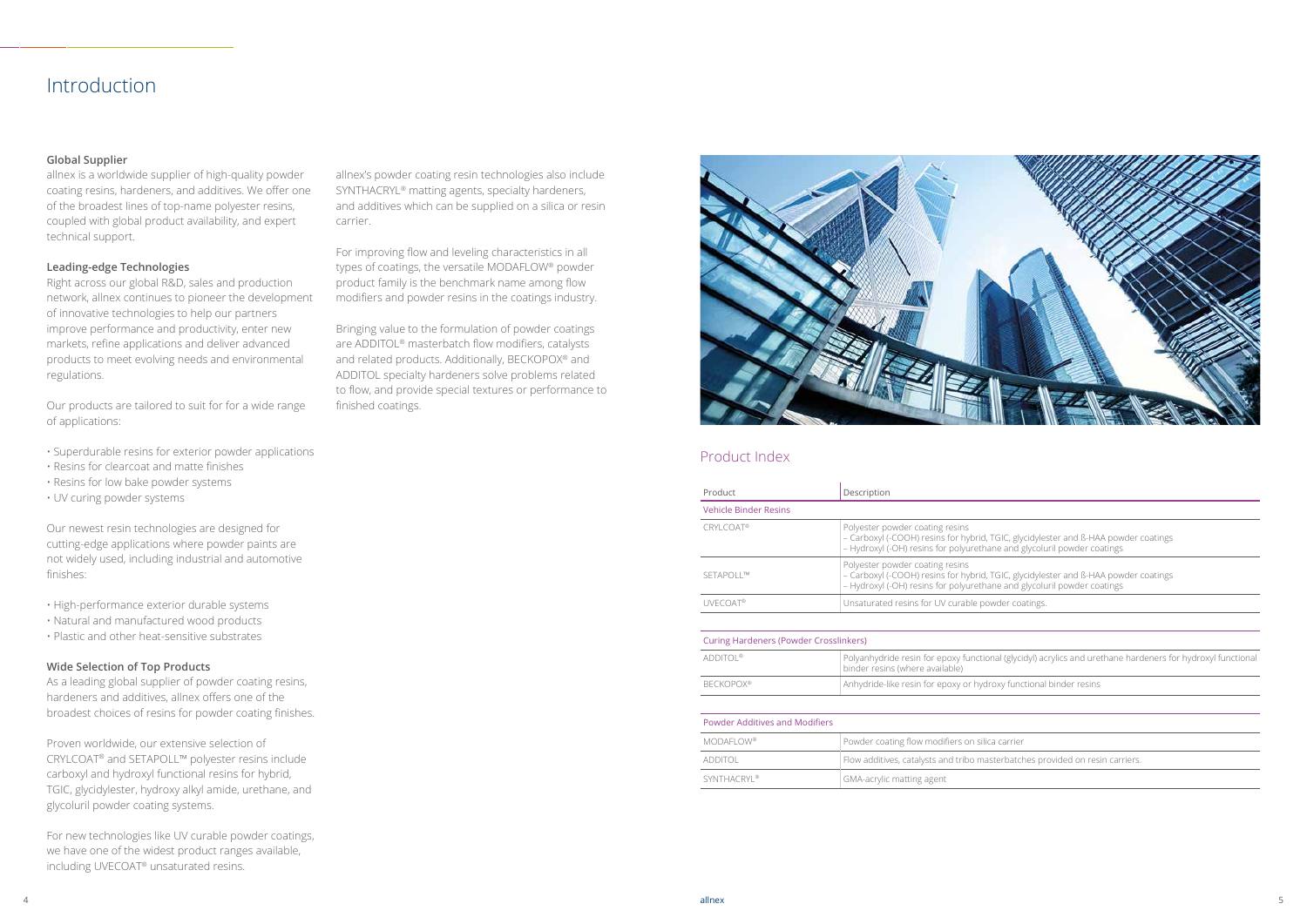| <b>Cure Temperature and Time Definitions</b> |                                |  |  |
|----------------------------------------------|--------------------------------|--|--|
| Slow                                         | 190°C or greater for 10 min    |  |  |
| Medium                                       | 170 - 180°C for 10 min         |  |  |
| Fast                                         | 160 $^{\circ}$ C for 10 min    |  |  |
| Low Temp                                     | 150°C or lower for 10 - 30 min |  |  |

#### Resin Selection Guide

- CRYLCOAT<sup>®\*</sup> and SETAPOLL™\* polyester resins
- CRYLCOAT and SETAPOLL new generation hybrids polyester resins
- CRYLCOAT and SETAPOLL polyester resins pair for one-shot matte finishes
- CRYLCOAT and SETAPOLL polyester resins pair for matte dry blends
- CRYLCOAT and SETAPOLL polyester resins for low temperature curing
- ADDITOL®\*, MODAFLOW®\*, SYNTHACRYL®\* systems and additives

● UVECOAT<sup>®\*</sup> unsaturated resins for UV-curable powder coatings

#### Product Nomenclature

Thermoset powder coatings are typically cured in a temperature range of 160-200°C (object temperature) for 10 minutes. General cure guidelines for products listed in this bulletin are summarized below.

| Digit 1                    | Digit 2                                       | Digit 3 & 4                       | Digit 5                              |  |  |  |
|----------------------------|-----------------------------------------------|-----------------------------------|--------------------------------------|--|--|--|
|                            | CRYLCOAT <sup>®</sup> System - 5 Digit System |                                   |                                      |  |  |  |
| $1 = Hybrid$               | $5 = 50/50$                                   | Whenever possible equivalent to   | $-0$ = Standard (no additives)       |  |  |  |
|                            | $6 = 60/40$                                   | last two digits of former product | $-1$ = Tribo                         |  |  |  |
|                            | $7 = 70/30$                                   | name                              | $-2 = Overbake$                      |  |  |  |
|                            | $8 = 80/20$                                   |                                   | $-3$ = Tribo & Overbake              |  |  |  |
| $2 =$ Standard Outdoor     | $4 = TGIC$                                    |                                   | $-4$ = Clearcoat                     |  |  |  |
| $4 =$ Superdurable Outdoor | $5 = PT-9101$                                 |                                   | $-5$ = Special                       |  |  |  |
| $8 =$ Crystalline          | $6 = Primid^2$                                |                                   | $-6$ = Low bake (< 160 $^{\circ}$ C) |  |  |  |
| $9 = 0$ ther               | $8 = U$ rethane                               |                                   |                                      |  |  |  |

| Masterbatch Type               | Number        |
|--------------------------------|---------------|
| ADDITOL <sup>®</sup> System    |               |
| Flow Aid                       | P 800 - P 899 |
| Tribo, Catalysts, Crosslinkers | P 900 - P 999 |

| Type                        | Number        |
|-----------------------------|---------------|
| UVECOAT <sup>®</sup> System |               |
| General Purpose Resins      | 1000 - 1999   |
| Resins for Metal Substrates | $2000 - 2999$ |
| Resins for Wood and Plastic | 3000 - 3999   |
| Special (i.e., crystalline) | $9000 - 9999$ |

| Type                           | Number    |
|--------------------------------|-----------|
| SYNTHACRYL <sup>®</sup> System |           |
| Acrylic - All                  | 700 - 799 |

<sup>1</sup> Trademark of Huntsman Advanced Materials international LLC

#### The nomenclature of the allnex product line for powder coatings is provided in the table below.

Some of allnex's newer products are referenced with an "E" designation. These resins have been recently developed and have only been commercially available for a short time, and do not follow the product nomenclature system.

Low temperature cure is used for heat sensitive substrates or thick metallic objects. allnex has products that can achieve the desired results through thermoset or UV cure.

The resin selection guide allows formulators to select resins for a given coating effect. The color background used for each product in the charts helps to delineate special product features, as summarized in the table below. From the wide range of resins available, users can match the desired properties with the required coating performance.

² Trademark of EMS-Chemie

- \*ADDITOL additives
- \*CRYLCOAT polyester resins
- \*MODAFLOW powder flow modifiers \*SETAPOLL polyester resins
- \*UVECOAT UV-curable resins
- 

Example: CRYLCOAT 1514-2 = 314

Digit 1: 1 for hybrid; Digit 2: 5 for 50/50; Digit 3 & 4: 14 from 314 and Digit 5: 2 for Overbake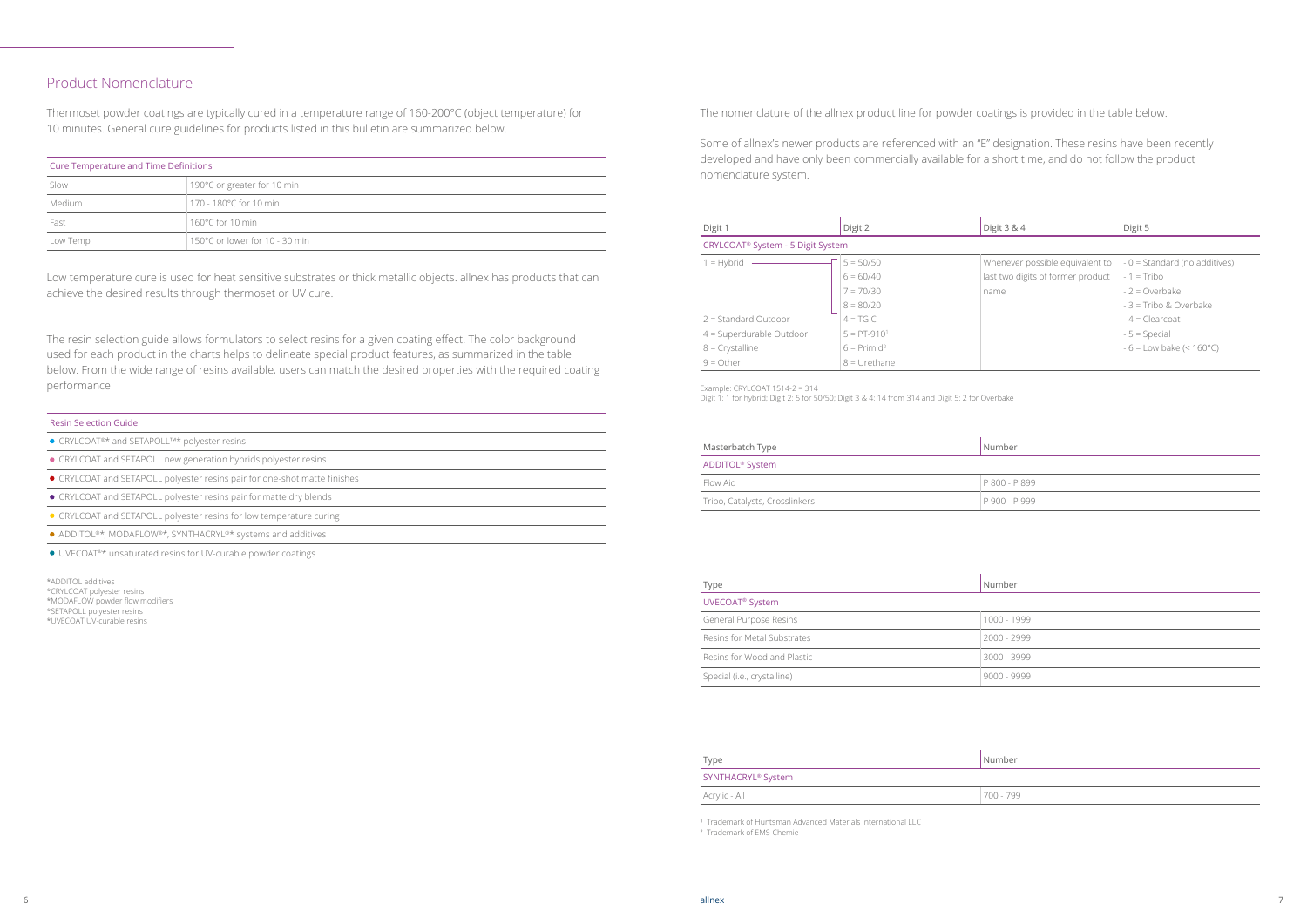| $^{\circ}$ C     | <b>HAA</b>                  |                           | <b>TGIC</b>                |                           | Urethane                  |  |  |
|------------------|-----------------------------|---------------------------|----------------------------|---------------------------|---------------------------|--|--|
| Standard durable |                             |                           |                            |                           |                           |  |  |
| 160              | $\bullet$ CRYLCOAT® E 04279 |                           |                            |                           |                           |  |  |
| 180              | $\bullet$ CRYLCOAT 2618-3   |                           | CRYLCOAT 2450-2            | $\bullet$ CRYLCOAT 2443-3 |                           |  |  |
|                  | $\bullet$ CRYLCOAT 2640-3   | • CRYLCOAT 2606-3         |                            |                           |                           |  |  |
| 190              | $\bullet$ CRYLCOAT 2670-3   | $\bullet$ CRYLCOAT 2671-3 | $\bullet$ CRYI COAT 2440-2 |                           | CRYLCOAT 2818-0           |  |  |
|                  | • CRYLCOAT 2650-3           |                           |                            |                           |                           |  |  |
| 200              |                             |                           | $\bullet$ CRYLCOAT 2441-2  | $\bullet$ CRYLCOAT 2411-2 | $\bullet$ CRYLCOAT 2814-0 |  |  |
|                  |                             |                           | $\bullet$ CRYLCOAT 2441-3  | $\bullet$ CRYLCOAT 2452-2 | $\bullet$ CRYLCOAT 2860-0 |  |  |
|                  |                             |                           | $\bullet$ CRYLCOAT 2431-0  | $\bullet$ CRYLCOAT 2490-2 | $\bullet$ CRYLCOAT 2870-0 |  |  |
|                  |                             |                           | $\bullet$ CRYLCOAT 2415-2  | ● CRYLCOAT 2491-2         | $\bullet$ CRYLCOAT 2876-0 |  |  |
|                  |                             |                           | CRYLCOAT E 04496           | CRYLCOAT 2453-2           |                           |  |  |
| Super durable    |                             |                           |                            |                           |                           |  |  |
| 160              | $\bullet$ CRYLCOAT 4643-3   |                           | $\bullet$ CRYLCOAT 4442-2  |                           |                           |  |  |
| 180              | $\bullet$ CRYLCOAT 4698-2   |                           |                            |                           | CRYLCOAT 4890-0           |  |  |
| 190              | $\bullet$ CRYLCOAT 4659-0   | $\bullet$ CRYLCOAT 4688-2 |                            |                           |                           |  |  |
| 200              | $\bullet$ CRYLCOAT 4420-0   | $\bullet$ CRYLCOAT 4641-0 | $\bullet$ CRYI COAT 4420-0 | $\bullet$ CRYLCOAT 4430-0 | $\bullet$ CRYLCOAT 4874-0 |  |  |
|                  | $\bullet$ CRYLCOAT 4629-0   | $\bullet$ CRYLCOAT 4642-3 | CRYLCOAT 4488-0            | CRYLCOATE 04482           | $\bullet$ CRYLCOAT 4891-0 |  |  |
|                  | $\bullet$ CRYLCOAT 4645-2   | $\bullet$ CRYLCOAT 4679-0 |                            |                           |                           |  |  |
|                  | $\bullet$ CRYLCOAT 4651-0   | $\bullet$ CRYLCOAT 4693-2 |                            |                           |                           |  |  |

## Appliance

CRYLCOAT®\* and SETAPOLL™\* polyester resins

CRYLCOAT and SETAPOLL polyester resins for low temperature curing

CRYLCOAT and SETAPOLL polyester resins pair for matte dry blends

CRYLCOAT and SETAPOLL polyester resins pair for one-shot matte finishes





| $^{\circ}C$ | 50/50                                                                                                            | 60/40                     |                                                     | 70/30 |  |
|-------------|------------------------------------------------------------------------------------------------------------------|---------------------------|-----------------------------------------------------|-------|--|
| Indoor      |                                                                                                                  |                           |                                                     |       |  |
| 150         |                                                                                                                  | $\bullet$ CRYLCOAT 1680-6 |                                                     |       |  |
| 160         | $\bullet$ CRYLCOAT® 1540-0                                                                                       |                           |                                                     |       |  |
| 170         |                                                                                                                  | $\bullet$ CRYLCOAT 1620-0 |                                                     |       |  |
| 180         | ● CRYLCOAT 1510-0  ● CRYLCOAT 1514-2  ● CRYLCOAT 1627-0  ● CRYLCOAT 1648-2  ● CRYLCOAT 1770-0  ● CRYLCOAT 1781-0 |                           |                                                     |       |  |
| 200         |                                                                                                                  |                           | $\bullet$ CRYLCOAT 1622-0 $\bullet$ CRYLCOAT 1650-2 |       |  |

| $^{\circ}$ C | <b>HAA</b> |                                                      | <b>TGIC</b>               |                           |  |
|--------------|------------|------------------------------------------------------|---------------------------|---------------------------|--|
| Outdoor      |            |                                                      |                           |                           |  |
| 180          |            | $\bullet$ CRYLCOAT 2630-2 $\bullet$ CRYLCOAT E 04365 |                           |                           |  |
| 190          |            |                                                      | $\bullet$ CRYLCOAT 2440-2 |                           |  |
| 200          |            |                                                      | $\bullet$ CRYLCOAT 2441-2 |                           |  |
|              |            |                                                      |                           | $\bullet$ CRYLCOAT 4488-0 |  |

CRYLCOAT\* and SETAPOLL™\* polyester resins

CRYLCOAT and SETAPOLL polyester resins for low temperature curing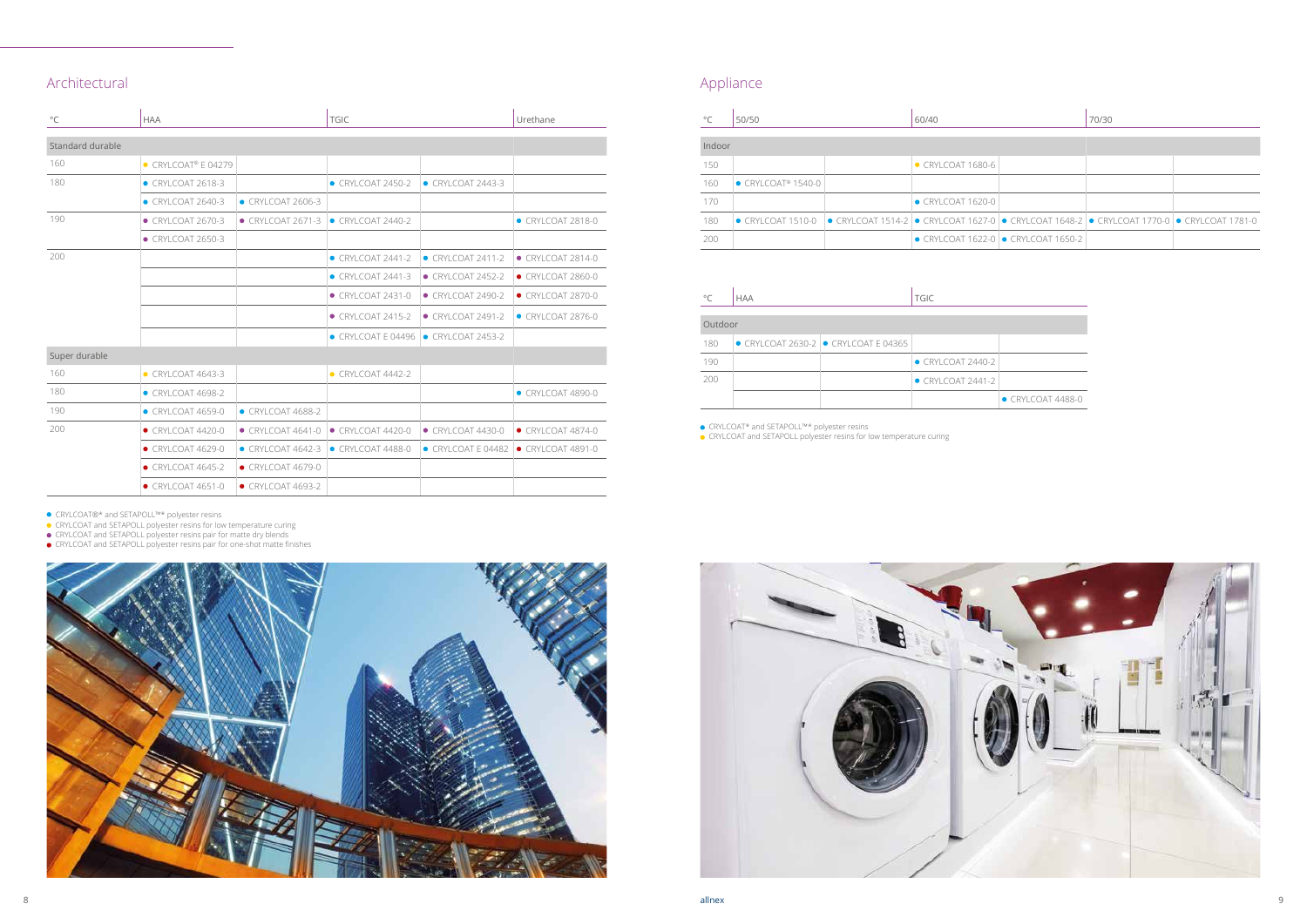### Automotive ACE

| $^{\circ}$ C | 50/50                          | 60/40                                               |  |  |
|--------------|--------------------------------|-----------------------------------------------------|--|--|
| Indoor       |                                |                                                     |  |  |
| 160          | • CRYLCOAT <sup>®</sup> 1696-0 |                                                     |  |  |
| 170          |                                | $\bullet$ CRYLCOAT 1620-0                           |  |  |
| 180          | $\bullet$ CRYLCOAT 1510-0      | $\bullet$ CRYLCOAT 1627-0                           |  |  |
| 200          |                                | $\bullet$ CRYLCOAT 1622-0 $\bullet$ CRYLCOAT 1630-0 |  |  |
|              |                                | $\bullet$ CRYLCOAT 1660-0                           |  |  |

| $^{\circ}$ C | <b>HAA</b>                                          |                                                                                | <b>TGIC</b>               |                           | Urethane                  |  |  |
|--------------|-----------------------------------------------------|--------------------------------------------------------------------------------|---------------------------|---------------------------|---------------------------|--|--|
| Outdoor      |                                                     |                                                                                |                           |                           |                           |  |  |
| 160          |                                                     |                                                                                | $\bullet$ CRYLCOAT 2499-6 |                           |                           |  |  |
|              | $\bullet$ CRYLCOAT 4643-3                           |                                                                                | $\bullet$ CRYLCOAT 4442-2 |                           |                           |  |  |
| 180          | $\bullet$ CRYLCOAT 2684-4 $\bullet$ CRYLCOAT 4698-2 |                                                                                |                           |                           |                           |  |  |
| 190          | $\bullet$ CRYLCOAT 4659-0                           |                                                                                |                           |                           |                           |  |  |
| 200          |                                                     | $\bullet$ CRYLCOAT 4420-0 $\bullet$ CRYLCOAT 4641-0                            | $\bullet$ CRYLCOAT 4420-0 | $\bullet$ CRYLCOAT 4430-0 | $\bullet$ CRYLCOAT 4823-0 |  |  |
|              |                                                     | $\bullet$ CRYLCOAT 4642-3 $\bullet$ CRYLCOAT 4679-0 $\bullet$ CRYLCOAT E 04482 |                           |                           |                           |  |  |

| $\circ$ C | <b>HAA</b>                             | <b>TGIC</b>                |  |  |
|-----------|----------------------------------------|----------------------------|--|--|
| Outdoor   |                                        |                            |  |  |
| 160       |                                        | • CRYLCOAT 2499-6          |  |  |
|           |                                        | $\bullet$ CRYLCOAT 4442-2  |  |  |
| 180       | $\bullet$ CRYLCOAT <sup>®</sup> 4698-2 |                            |  |  |
| 190       | $\bullet$ CRYLCOAT 4688-2              |                            |  |  |
| 200       | $\bullet$ CRYLCOATE 04327              | $\bullet$ CRYLCOAT 2441-2  |  |  |
|           |                                        | $\bullet$ CRYLCOAT 4488-0  |  |  |
|           |                                        | $\bullet$ CRYLCOAT E 04482 |  |  |

CRYLCOAT®\* and SETAPOLL™\* polyester resins

CRYLCOAT and SETAPOLL polyester resins for low temperature curing

CRYLCOAT and SETAPOLL polyester resins pair for matte dry blends



### IT & Telecom

| $\circ$ | 50/50           | 60/40 | 70/30                     |
|---------|-----------------|-------|---------------------------|
|         |                 |       |                           |
| Indoor  |                 |       |                           |
| 160     | CRYLCOAT 1540-0 |       |                           |
| 180     |                 |       | $\bullet$ CRYLCOAT 1770-0 |

| $\circ$ C | <b>HAA</b>                 | <b>TGIC</b>                                                                   | Urethane |
|-----------|----------------------------|-------------------------------------------------------------------------------|----------|
| Outdoor   |                            |                                                                               |          |
| 180       | $\bullet$ CRYLCOAT E 04365 | $\bullet$ CRYLCOAT 2450-2                                                     |          |
| 190       | • CRYLCOAT 2650-3          | $\bullet$ CRYLCOAT 2440-2                                                     |          |
| 200       |                            | $\bullet$ CRYLCOAT 2441-2 $\bullet$ CRYLCOAT 2490-2 $\bullet$ CRYLCOAT 2860-0 |          |
|           |                            | $\bullet$ CRYLCOAT 2441-3 $\bullet$ CRYLCOAT 2491-2                           |          |
|           |                            | $\bullet$ CRYLCOAT 4488-0                                                     |          |

CRYLCOAT®\* and SETAPOLL™\* polyester resins

CRYLCOAT and SETAPOLL polyester resins for low temperature curing

CRYLCOAT and SETAPOLL polyester resins pair for matte dry blends

CRYLCOAT and SETAPOLL polyester resins pair for one-shot matte finishes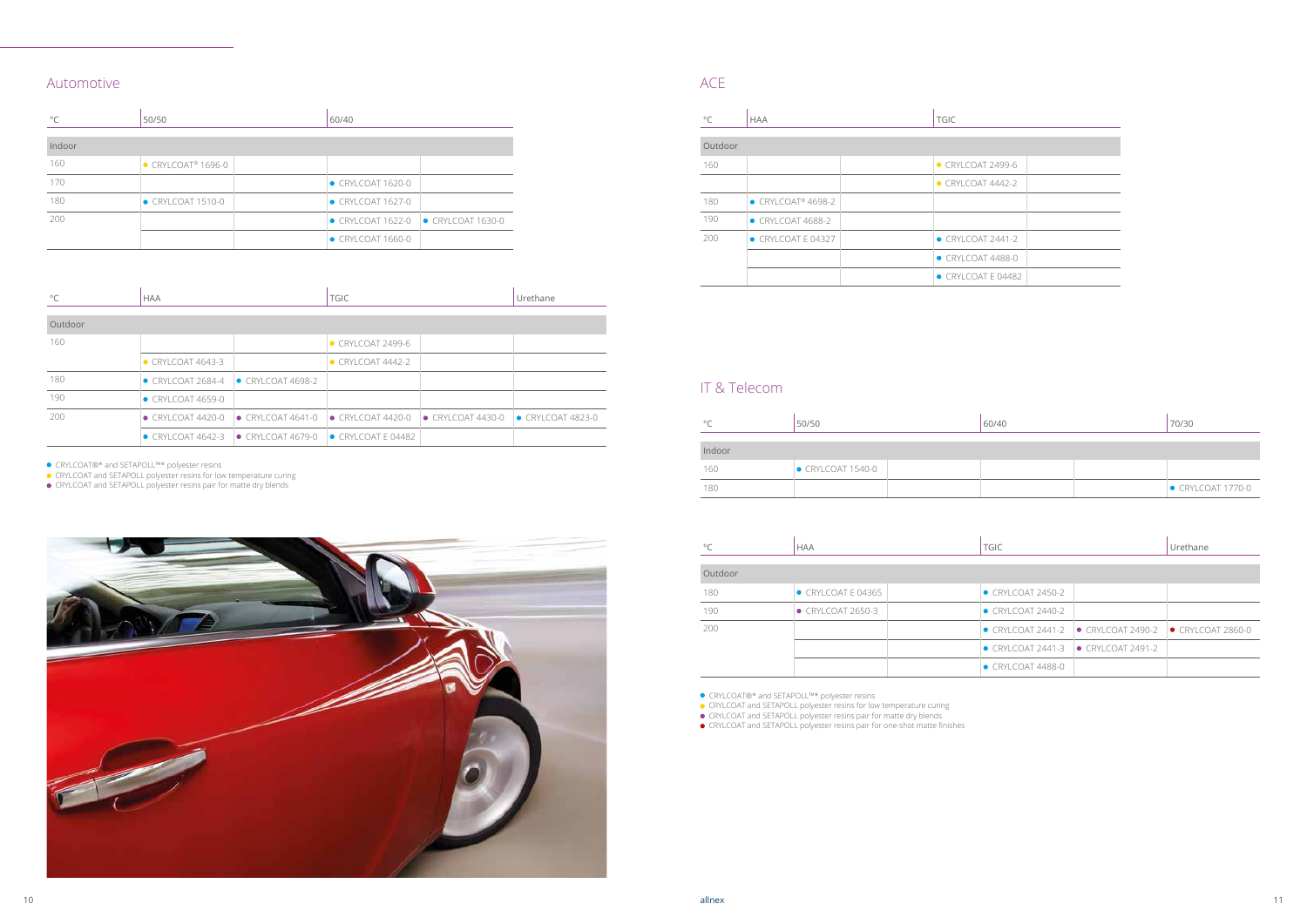



## General Industry **Furniture General** Industry

| $^{\circ}$ C | 50/50                                  |                 | 60/40                     |                                                                                | 70/30                                               |                   |
|--------------|----------------------------------------|-----------------|---------------------------|--------------------------------------------------------------------------------|-----------------------------------------------------|-------------------|
| Indoor       |                                        |                 |                           |                                                                                |                                                     |                   |
| 130          | $\bullet$ CRYLCOAT <sup>®</sup> 1572-6 |                 |                           |                                                                                |                                                     |                   |
| 140          | $\bullet$ CRYLCOAT 1506-6              |                 |                           |                                                                                |                                                     |                   |
| 160          | • CRYLCOAT 1540-0                      | CRYLCOAT 1593-0 |                           |                                                                                |                                                     |                   |
| 170          |                                        |                 | CRYLCOAT 1620-0           |                                                                                | • CRYLCOAT 1701-0                                   |                   |
| 180          | CRYLCOAT 1573-0                        |                 | $\bullet$ CRYLCOAT 1648-2 |                                                                                | $\bullet$ CRYLCOAT 1703-1                           | • CRYLCOAT 1791-2 |
|              |                                        |                 |                           |                                                                                | $\bullet$ CRYLCOAT 1770-0 $\bullet$ CRYLCOAT 1713-1 |                   |
|              |                                        |                 |                           |                                                                                | $\bullet$ CRYLCOAT 1781-0                           |                   |
| 200          |                                        |                 |                           | $\bullet$ CRYLCOAT 1630-0 $\bullet$ CRYLCOAT 1683-0* $\bullet$ CRYLCOAT 1702-0 |                                                     |                   |
|              |                                        |                 | • CRYLCOAT 1650-2         |                                                                                |                                                     |                   |

| $^{\circ}$ C | <b>HAA</b>                 |                            | <b>TGIC</b>                 |                           | Urethane                  | Other             |
|--------------|----------------------------|----------------------------|-----------------------------|---------------------------|---------------------------|-------------------|
| Outdoor      |                            |                            |                             |                           |                           |                   |
| 140          |                            |                            | $\bullet$ CRYI COAT F 04431 |                           |                           |                   |
| 160          | $\bullet$ CRYI COAT 2655-6 | $\bullet$ CRYLCOAT E 04408 | $\bullet$ CRYLCOAT 2499-6   |                           |                           |                   |
| 180          | $\bullet$ CRYLCOAT 2618-3  | $\bullet$ CRYLCOAT 2695-0  | $\bullet$ CRYLCOAT 2421-5   | $\bullet$ CRYLCOAT 2450-2 |                           |                   |
|              | $\bullet$ CRYLCOAT 2630-2  | $\bullet$ CRYI COAT 2698-3 | $\bullet$ CRYI COAT 2443-3  |                           |                           |                   |
|              | $\bullet$ CRYLCOAT 2684-4  | $\bullet$ CRYI COAT 2606-3 |                             |                           |                           |                   |
|              | $\bullet$ CRYLCOAT 2661-3  | $\bullet$ CRYLCOATE 04339  |                             |                           |                           |                   |
| 190          | $\bullet$ CRYLCOAT 2670-3  | $\bullet$ CRYLCOAT 2671-3  | $\bullet$ CRYI COAT 2425-0  | $\bullet$ CRYLCOAT 2498-0 | $\bullet$ CRYLCOAT 2818-0 |                   |
|              |                            |                            | $\bullet$ CRYLCOAT 2440-2   |                           | $\bullet$ CRYLCOAT 2868-0 |                   |
| 200          | $\bullet$ CRYLCOAT 2635-2  | $\bullet$ CRYLCOAT 2691-2  | ● CRYLCOAT 2419-2           | $\bullet$ CRYLCOAT 2441-3 | $\bullet$ CRYLCOAT 2814-0 | • CRYLCOAT 2920-0 |
|              |                            | ● CRYLCOAT E 04487         |                             | $\bullet$ CRYLCOAT 2490-2 | $\bullet$ CRYLCOAT 2860-0 |                   |
|              |                            |                            | • CRYLCOAT 2431-0           | $\bullet$ CRYLCOAT 2491-2 | $\bullet$ CRYLCOAT 2890-0 |                   |
|              |                            |                            | $\bullet$ CRYLCOAT 2441-2   | $\bullet$ CRYLCOAT 2496-2 |                           |                   |
|              | $\bullet$ CRYLCOAT 4420-0  | $\bullet$ CRYLCOAT 4641-0  | $\bullet$ CRYLCOAT 4420-0   | $\bullet$ CRYLCOAT 4430-0 |                           |                   |
|              |                            | $\bullet$ CRYLCOAT 4642-3  | $\bullet$ CRYLCOAT 4488-0   |                           |                           |                   |

CRYLCOAT®\* and SETAPOLL™\* polyester resins

CRYLCOAT and SETAPOLL polyester resins for low temperature curing

CRYLCOAT and SETAPOLL polyester resins pair for matte dry blends

CRYLCOAT and SETAPOLL polyester resins pair for one-shot matte finishes

| $^{\circ}$ C | 50/50                                  |  | 60/40 |  | 70/30                                                                         |  |
|--------------|----------------------------------------|--|-------|--|-------------------------------------------------------------------------------|--|
| Indoor       |                                        |  |       |  |                                                                               |  |
| 160          | $\bullet$ CRYLCOAT <sup>®</sup> 1540-0 |  |       |  | $\bullet$ CRYLCOAT 1732-0                                                     |  |
| 170          |                                        |  |       |  | $\bullet$ CRYLCOAT 1701-0                                                     |  |
| 180          |                                        |  |       |  | $\bullet$ CRYLCOAT 1703-1 $\bullet$ CRYLCOAT 1791-2                           |  |
|              |                                        |  |       |  | $\bullet$ CRYLCOAT 1770-0 $\bullet$ CRYLCOAT 1713-1                           |  |
|              |                                        |  |       |  | $\bullet$ CRYLCOAT 1781-0                                                     |  |
| 200          |                                        |  |       |  | $\bullet$ CRYLCOAT 1630-0 $\bullet$ CRYLCOAT 1650-2 $\bullet$ CRYLCOAT 1702-0 |  |

| °∩      | <b>TGIC</b>                | Urethane                                            |  |
|---------|----------------------------|-----------------------------------------------------|--|
| Outdoor |                            |                                                     |  |
| 180     | $\bullet$ CRYLCOAT 2450-2  |                                                     |  |
| 190     | $\bullet$ CRYI COAT 2440-2 |                                                     |  |
| 200     | $\bullet$ CRYLCOAT 2441-2  | $\bullet$ CRYLCOAT 2441-3 $\bullet$ CRYLCOAT 4891-0 |  |
|         | $\bullet$ CRYI COAT 2431-0 | $\bullet$ CRYLCOAT 2452-2                           |  |

CRYLCOAT®\* and SETAPOLL™\* polyester resins

CRYLCOAT and SETAPOLL polyester resins for low temperature curing

CRYLCOAT and SETAPOLL polyester resins pair for matte dry blends

CRYLCOAT and SETAPOLL polyester resins pair for one-shot matte finishes

## Special

| °C         | 50/50                       |
|------------|-----------------------------|
| <b>MDF</b> |                             |
| 130        | $\bullet$ CRYI COAT F 04347 |
|            | $\bullet$ CRYI COAT 1545-6  |
|            | $\bullet$ CRYI COAT 1581-6  |
|            |                             |
| °C         | <b>TGIC</b>                 |
| Coil       |                             |
| 180        | $\bullet$ CRYI COAT 2421-5  |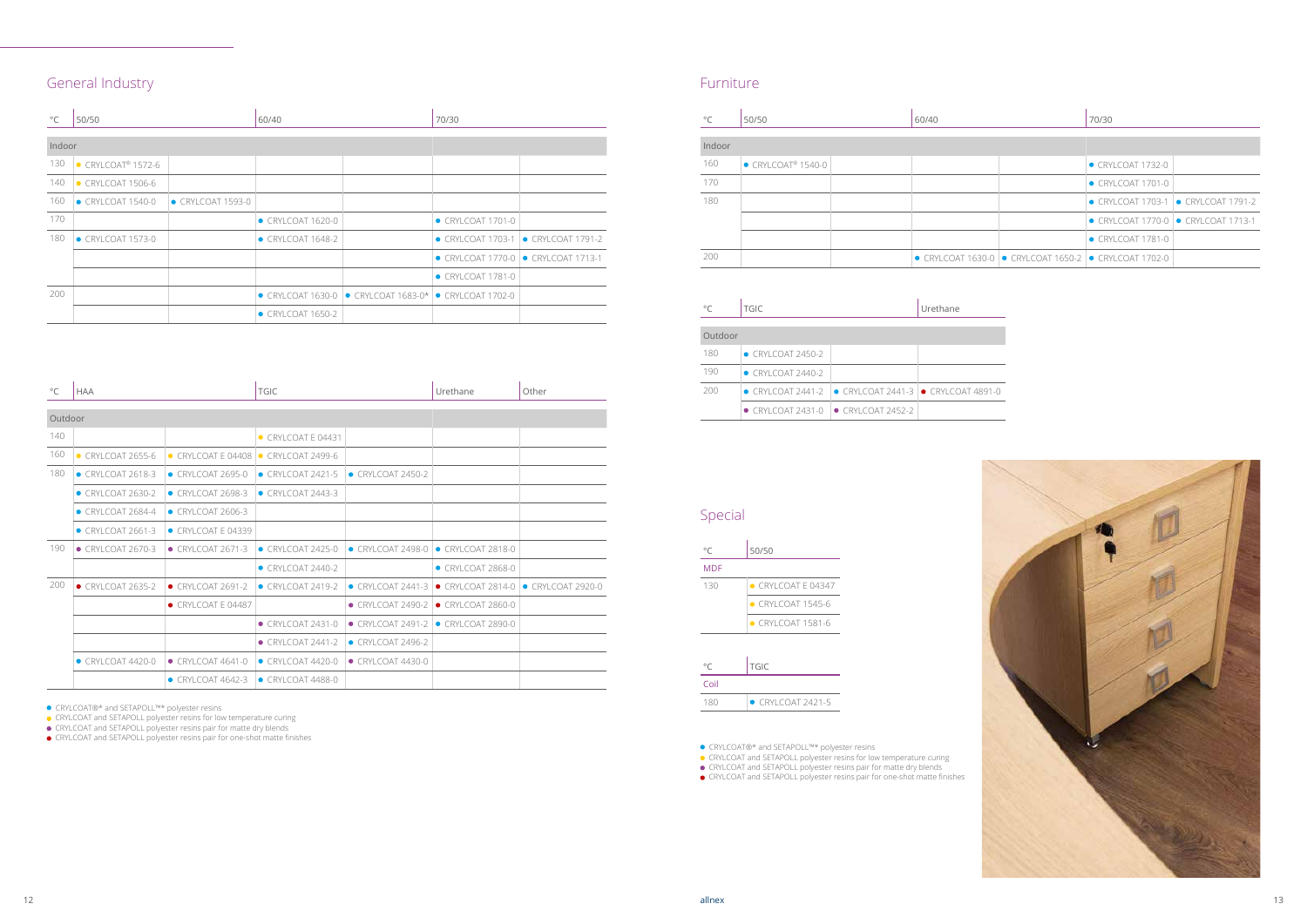oating with good mechanical and physical aging stability.

nise between flow and reactivity.

uitable for use with matting hardeners.

good flow and pigment wetting properties.

tanding boiling water resistance.

ding high gloss coatings with excellent flexibility and flow out.

and suitable for high filler load.

ties. Suitable for fast cure or low temperature cure.

atalysed version of CRYLCOAT® 1701-0.

erties. Excellent overbake resistance.

bility and mechanical aging stability.

## Polyester Resins for Hybrid Powder Coatings

| Product name                 | Overbake stable | Tribo     | Cure T, °C | Tg, °C | AV (mg KOH/g) | Viscosity, mPa.s | Characteristics                                                        |
|------------------------------|-----------------|-----------|------------|--------|---------------|------------------|------------------------------------------------------------------------|
| <b>HYBRID 50/50</b>          |                 |           |            |        |               |                  |                                                                        |
| CRYLCOAT <sup>®</sup> 1506-6 |                 |           | 140        | 62     | 69            | 9000 (175°C)     | Fast cure resin for MDF application.                                   |
| CRYLCOAT 1510-0              |                 |           | 180        | 62     | 71            | 8650 (175°C)     | Excellent flow, high gloss with good wettings of fillers and pigments  |
| CRYLCOAT 1514-2              | $\bullet$       |           | 180        | 55     | 71            | 9250 (175°C)     | Resin with excellent performance properties.                           |
| CRYLCOAT 1540-0              |                 |           | 160        | 58     | 71            | 8750 (175°C)     | Good balance of properties and good pigment wetting.                   |
| CRYLCOAT 1545-6              |                 |           | 130        | 66     | 72            | 8200 (175°C)     | Low bake, Tin-free, high Tg resin for MDF coating with good mechar     |
| CRYLCOAT 1572-6              |                 |           | 130        | 50     | 71            | 4000 (175°C)     | Low bake resin for metal application with good mechanical.             |
| CRYLCOAT 1573-0              |                 |           | 180        | 56     | 70            | 3500             | General purpose resin with good compromise between flow and re         |
| CRYLCOAT 1581-6              |                 |           | 130        | 52     | 70            | 5000             | Low bake resin for MDF coatings with high gloss finish.                |
| CRYLCOAT 1593-0              |                 |           | 160        | 54     | 70            | 3500             | Low bake, good flow-gloss balance.                                     |
| CRYLCOAT E 04347             |                 |           | 130        | 58     | 71            | 6500 (175°C)     | Low bake, high Tg resin for MDF coatings, good for sand finish.        |
| <b>HYBRID 60/40</b>          |                 |           |            |        |               |                  |                                                                        |
| CRYLCOAT 1616-2              | $\bullet$       |           | 200        | 62     | 48            | 3750             | General purpose resin with a high Tg and excellent flow.               |
| CRYLCOAT 1620-0              |                 |           | 170        | 54     | 60            | 2650             | Excellent balance between reactivity and flow.                         |
| CRYLCOAT 1622-0              |                 |           | 200        | 55     | 60            | 2500             | Very good properties and excellent flow. Suitable for use with matti   |
| CRYLCOAT 1626-0              |                 |           | 180        | 52     | 48            | 3000             | New generation hybrid, excellent flow and very good gloss.             |
| CRYLCOAT 1627-0              |                 |           | 180        | 62     | 44            | 4000             | General purpose resin. High Tg resin with good flow and pigment w      |
| CRYLCOAT 1630-0              |                 |           | 200        | 59     | 62            | 3000             | Low reactive with good storage stability.                              |
| CRYLCOAT 1631-0              |                 |           | 170        | 62     | 62            | 3000             | High Tg resin with very good properties and flow.                      |
| CRYLCOAT 1648-2              | $\bullet$       |           | 180        | 60     | 45            | 4000             | Economic general purpose resin with outstanding boiling water res      |
| CRYLCOAT 1650-2              | $\bullet$       |           | 200        | 55     | 50            | 4250             | Resin with good response to matting agent.                             |
| CRYLCOAT 1660-0              |                 |           | 200        | 50     | 48            | 8500 (175°C)     | Resin with excellent pigment wetting providing high gloss coatings v   |
| CRYLCOAT 1680-6              |                 |           | 150        | 50     | 50            | 10800 (175°C)    | Fast cure or low bake resin with good flow and suitable for high fille |
| CRYLCOAT 1683-0              |                 |           | 200        | 73     | 50            | 4700             | Resin with excellent solvent resistance.                               |
| CRYLCOAT 1696-0              |                 |           | 160        | 56     | 47            | 4700             | Low bake, TMA free resin.                                              |
| <b>HYBRID 60/40</b>          |                 |           |            |        |               |                  |                                                                        |
| CRYLCOAT 1701-0              |                 |           | 170        | 62     | 36            | 6300             | High Tg resin with good balance of properties. Suitable for fast cure  |
| CRYLCOAT 1702-0              |                 |           | 200        | 62     | 36            | 5300             | Very slow resin with outstanding flow. Uncatalysed version of CRYLO    |
| CRYLCOAT 1703-1              |                 | $\bullet$ | 180        | 56     | 34            | 4800             | Tribo active and very good balance of properties. Excellent overbak    |
| CRYLCOAT 1713-1              |                 | $\bullet$ | 180        | 56     | 34            | 4500             | Tribo active with excellent flow and good gloss.                       |
| CRYLCOAT 1716-0              |                 |           | 180        | 60     | 30            | 6500             | Very good flow with very high gloss, can be used for matte coatings    |
| CRYLCOAT 1732-0              |                 |           | 160        | 57     | 35            | 5500             | Low bake, good flow combinded with flexibility and mechanical agin     |
| CRYLCOAT 1770-0              |                 |           | 180        | 58     | 34            | 5400             | Very good balance of properties.                                       |
| CRYLCOAT 1781-0              |                 |           | 180        | 63     | 33            | 5000             | General purpose resin. High Tg resin with good flow out.               |
| CRYLCOAT 1791-2              | $\bullet$       |           | 180        | 59     | 33            | 5000             | For high gloss coatings with good mechanicals, gas-oven stabilized.    |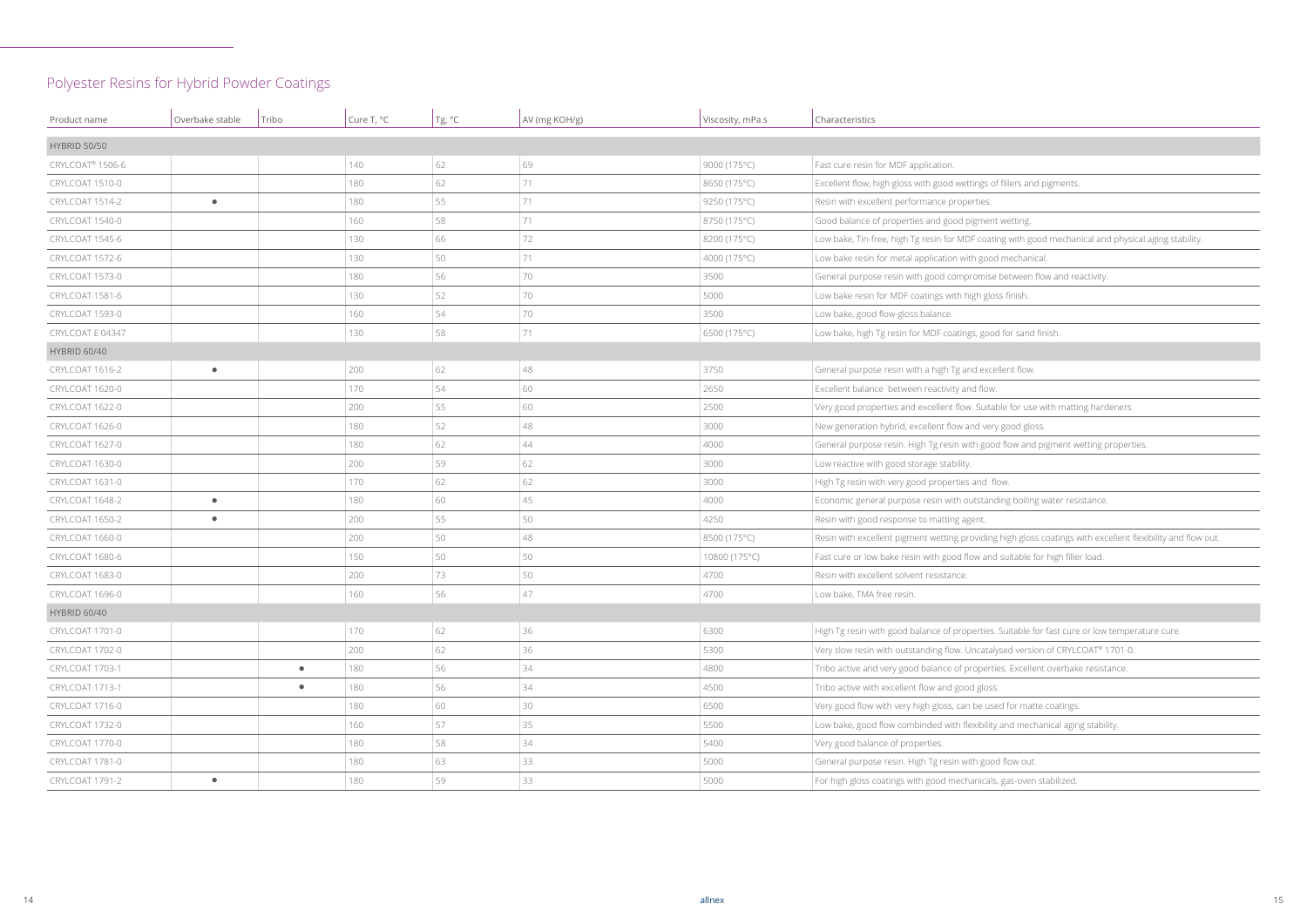with good flow 93/7 TGIC resin.

COAT 2452-2 or CC 2691-2 for different gloss level.

on of excellent flexibility and adhesion, including film hardness.

slow component in MDB systems.

ge stability and less blooming.

oination with CRYLCOAT 4430-0.

AT 4420-0 for matte dry blend systems.

anding 10 years Florida exposure.

## Polyester Resins for TGIC Powder Coatings

| Product name                   | Overbake stable   Tribo |           | Cure T, °C | Tg, °C |      | AV (mg KOH/g)   Viscosity, mPa.s | Ratio | Characteristics                                                                    |
|--------------------------------|-------------------------|-----------|------------|--------|------|----------------------------------|-------|------------------------------------------------------------------------------------|
| <b>Standard Durable Resins</b> |                         |           |            |        |      |                                  |       |                                                                                    |
| CRYLCOAT <sup>®</sup> 2411-2   | $\bullet$               |           | 200        | 63     | 31,5 | 5250                             | 93/7  | Improved mechanical aging and chemical resistance with good flow 93/7 TGIC         |
| CRYLCOAT 2415-2                | $\bullet$               |           | 200        | 69     | 50   | 6000                             | 90/10 | For matte dry blend system in combination with CRYLCOAT 2452-2 or CC 2691          |
| CRYLCOAT 2419-2                | $\bullet$               |           | 200        | 62     | 22,5 | 7250                             | 95/5  | Improved version of CRYLCOAT® 2496-2 in gas-oven and overbake resistance.          |
| CRYLCOAT 2421-5                |                         |           | 180        | 63     | 33   | 5200                             | 93/7  | Resin developed for use in coil or PCM.                                            |
| CRYLCOAT 2425-0                |                         |           | 190        | 71     | 34   | 6250                             | 93/7  | High Tg resin with good balance of properties.                                     |
| CRYLCOAT 2431-0                |                         |           | 200        | 68     | 50   | 4500                             | 90/10 | For matte dry blend system in combination with CRYLCOAT 2452-2.                    |
| CRYLCOAT 2437-0                | $\bullet$               |           | 200        | 62     | 33   | 3900                             | 93/7  | TMA free resin with outstanding flow. Excellent outdoor durability.                |
| CRYLCOAT 2440-2                | $\bullet$               |           | 190        | 67     | 33   | 5050                             | 93/7  | Slightly accelerated version of CRYLCOAT 2441-2.                                   |
| CRYLCOAT 2441-2                | $\bullet$               |           | 200        | 67     | 33   | 5050                             | 93/7  | General purpose resin with high Tg and excellent balance of properties.            |
| CRYLCOAT 2441-3                | $\bullet$               | $\bullet$ | 200        | 67     | 32,5 | 4600                             | 93/7  | General purpose resin with high Tg. Tribo version of CRYLCOAT 2441-2.              |
| CRYLCOAT 2443-3                | $\bullet$               | $\bullet$ | 180        | 59     | 33   | 3750                             | 93/7  | Tribo active resin with excellent flow and weathering resistance.                  |
| CRYLCOAT 2450-2                | $\bullet$               |           | 180        | 67     | 33   | 5050                             | 93/7  | General purpose resin with high Tg. Accelerated version of CRYLCOAT 2441-2.        |
| CRYLCOAT 2451-6                |                         |           | 130        | 53     | 40   | 1800                             | 93/7  | Low bake, with low viscosity providing the combination of excellent flexibility ar |
| CRYLCOAT 2452-2                | $\bullet$               |           | 200        | 60     | 22   | 8000                             | 96/4  | For matte dry blend system in combination with CRYLCOAT 2431-0.                    |
| CRYLCOAT 2453-2                | $\bullet$               |           | 200        | 63     | 35   | 5300                             | 93/7  | Resin designed for excellent boiling water resistance.                             |
| CRYLCOAT 2472-4                |                         |           | 180        | 63     | 32,5 | 4500                             | 93/7  | High Tg version of CRYLCOAT 2471-4, with improved storage stability.               |
| CRYLCOAT 2473-4                |                         |           | 170        | 63     | 33   | 3250                             | 93/7  | Optimized flow, and transparency at a low temperature.                             |
| CRYLCOAT 2490-2                | $\bullet$               |           | 200        | 69     | 47   | 4850                             | 90/10 | For matt dry blend systems.                                                        |
| CRYLCOAT 2491-2                | $\bullet$               |           | 200        | 62     | 22   | 7600                             | 96/4  | Low hardener demand in TGIC and Primid (96.5/3.5), slow component in MDB           |
| CRYLCOAT 2496-2                | $\bullet$               |           | 200        | 62     | 23,5 | 7250                             | 95/5  | Low TGIC content with improved mechanical ageing.                                  |
| CRYLCOAT 2498-0                |                         |           | 190        | 68     | 34   | 8000                             | 93/7  | High Tg resin, 93/7 TGIC system with good mechanical ageing.                       |
| CRYLCOAT 2499-6                |                         |           | 160        | 64     | 30   | 4750                             | 93/7  | Low bake formulations with improved flow out, storage stability and less bloon     |
| CRYLCOAT E 04431               |                         |           | 140        | 59     | 30   | 4000                             | 93/7  | Low bake for general industry.                                                     |
| CRYLCOAT E 04496               | $\bullet$               |           | 200        | 60     | 43   | 3100                             | 92/8  | For transfer printing with easy paper peel                                         |
| Super Durable Resins           |                         |           |            |        |      |                                  |       |                                                                                    |
| CRYLCOAT 4420-0                |                         |           | 200        | 64     | 52   | 5550                             | 90/10 | Fast component for matte dry blend systems in combination with CRYLCOAT 4          |
| CRYLCOAT 4430-0                |                         |           | 200        | 62     | 35   | 2000                             | 93/7  | Resin with excellent flow. It can be used with CRYLCOAT 4420-0 for matte dry I     |
| CRYLCOAT 4432-4                |                         |           | 200        | 62     | 35   | 2350                             | 93/7  | Superdurable resin with an excellent flow and transparency for clear coat.         |
| CRYLCOAT 4442-2                | $\bullet$               |           | 160        | 59     | 31   | 1700                             | 93/7  | Low bake TGIC superdurable, excellent flow.                                        |
| CRYLCOAT 4488-0                |                         |           | 200        | 64     | 30   | 5450                             | 93/7  | Resin with excellent weathering performance, withstanding 10 years Florida ex      |
| CRYLCOAT E 04482               |                         |           | 200        | 62     | 32   | 2560                             | 93/7  | improved flexibility TGIC super durable.                                           |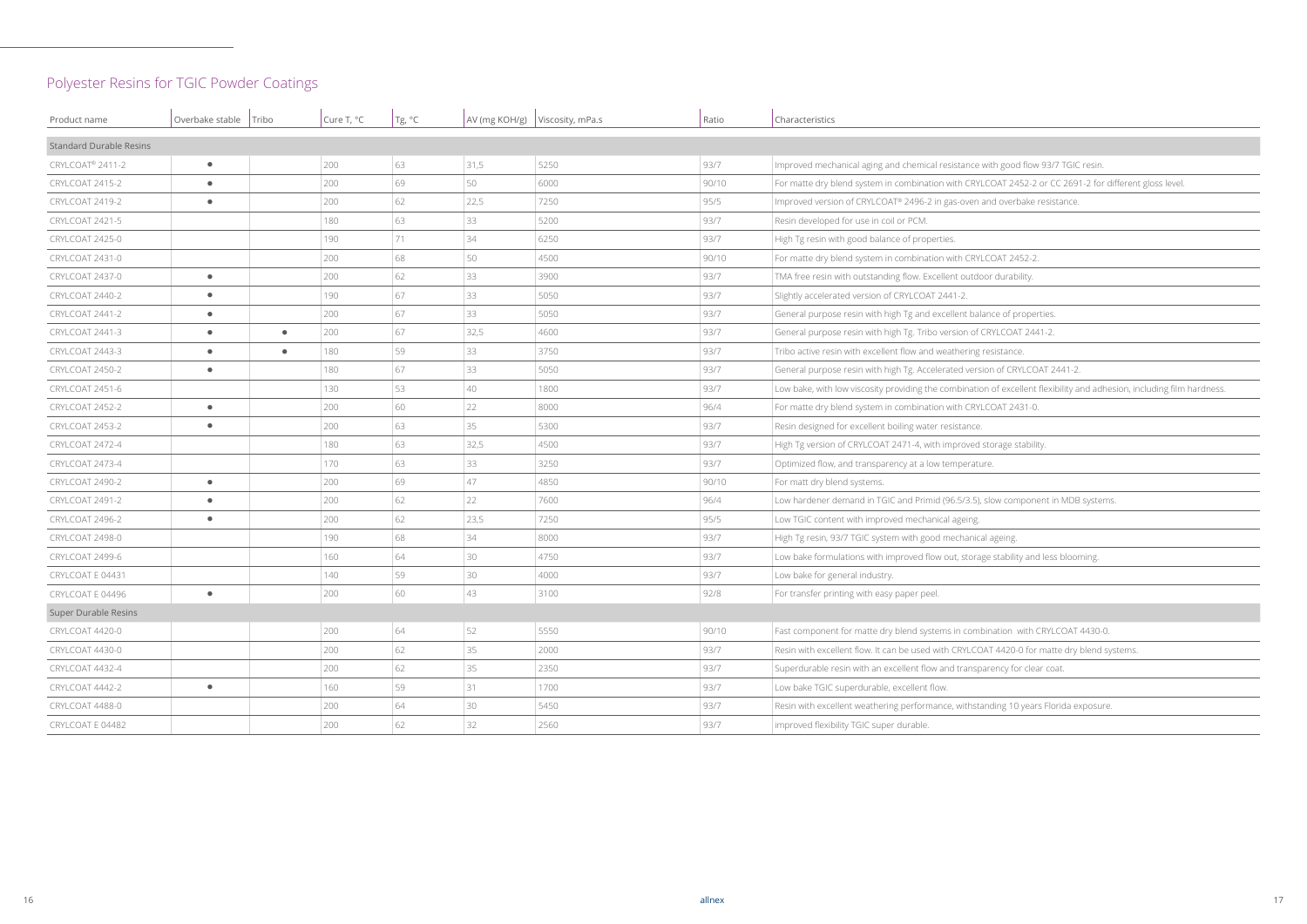esistance and suitable for use in gas ovens.

Perties. Gas oven stabilised and non tribo version of CRYLCOAT® 2617-3.

oss and low gloss One Shot Matte formulations.

g outdoor durability for low demand Primid for architectural application.

in combination with CRYLCOAT 2670-3. The resin has an optimised

th good flow for architectural application. Excellent flow HAA, architectural.

n combination with high-demand Primid systems. The resin has an

) with CRYLCOAT 2670-3. The resin has an optimised weathering

r low demand Primid resin. Slow reacting component in low gloss (10%

d formulations (96/4). Slow reacting component in low gloss (15% G60)

Shot Matte formulations together with CC 2691-2 or CC 2695-0.

s in combination with CRYLCOAT 4641-0.

s in combination with CRYLCOAT 4420-0.

good adhesion. It can be used in HAA and TGIC formulations.

erdurable to obtain gloss 20%.

excellent flow. Suitable for ACE applications.

### Polyester Resins for β-HAA Powder Coatings

| Product name                   | Gas oven<br>stable | Overbake<br>stable | Blooming<br>resistance | Tribo     | Cure T, °C | Tg, °C | AV (mg KOH/g) | Viscosity,<br>mPa.s  | Ratio | Characteristics                                                                                             |
|--------------------------------|--------------------|--------------------|------------------------|-----------|------------|--------|---------------|----------------------|-------|-------------------------------------------------------------------------------------------------------------|
| <b>Standard Durable Resins</b> |                    |                    |                        |           |            |        |               |                      |       |                                                                                                             |
| CRYLCOAT <sup>®</sup> 2606-3   | $\bullet$          | $\bullet$          |                        | $\bullet$ | 180        | 66     | 33            | 4500                 | 95/5  | Improved water spot resistance.                                                                             |
| CRYLCOAT 2618-3                | $\bullet$          | $\bullet$          |                        | $\bullet$ | 180        | 61     | 33            | 3100                 | 95/5  | Tribo active resin with excellent weathering resistance and suitable for u                                  |
| CRYLCOAT 2630-2                |                    | $\bullet$          |                        |           | 180        | 62     | 33            | 3450                 | 95/5  | Resin with excellent flow and degassing properties. Gas oven stabilised a                                   |
| CRYLCOAT 2635-2                |                    | $\bullet$          |                        |           | 200        | 57     | 85            | 3000                 |       | Fast reacting component in both medium gloss and low gloss One Shot                                         |
| CRYLCOAT 2640-3                | $\bullet$          | $\bullet$          |                        | $\bullet$ | 180        | 60     | 21            | 7250                 | 96/4  | Combined good mechanical with outstanding outdoor durability for low                                        |
| CRYLCOAT 2650-3                | $\bullet$          | $\bullet$          |                        | $\bullet$ | 190        | 51     | 70            | 6200 (175°C)   90/10 |       | For matte dry blend systems (Gloss 20-25%) in combination with CRYLC<br>weathering resistance.              |
| CRYLCOAT 2655-6                | $\bullet$          | $\bullet$          |                        | $\bullet$ | 160        | 58     | 48            | 6000                 | 93/7  | Low bake Primid resin, with good mechanical property.                                                       |
| CRYLCOAT 2661-3                | $\bullet$          | $\bullet$          |                        | $\bullet$ | 180        | 54     | 30            | 3500                 | 95/5  | High performance for degassing efficiency with good flow for architectura                                   |
| CRYLCOAT 2670-3                | $\bullet$          | $\bullet$          |                        | $\bullet$ | 190        | 61     | 22            | 6800                 | 97/3  | For (co-grindable) matte dry blend systems in combination with high-der<br>optimised weathering resistance. |
| CRYLCOAT 2671-3                | $\bullet$          | $\bullet$          |                        | $\bullet$ | 190        | 58     | $48\,$        | 5800                 | 93/7  | For matte dry blend formulations (Gloss 35%) with CRYLCOAT 2670-3. Th<br>resistance.                        |
| CRYLCOAT 2684-4                | $\bullet$          | $\bullet$          |                        |           | 180        | 58     | 21            | 9250                 | 96/4  | Resin for low HAA or TGIC content, dual technology for clear coat.                                          |
| CRYLCOAT 2691-2                |                    | $\bullet$          |                        |           | 200        | 62     | 21            | 7600                 | 97/3  | For matte dry blend systems or use alone for low demand Primid resin.<br>G60) One Shot Matte formulations.  |
| CRYLCOAT 2695-0                |                    |                    |                        |           | 180        | 59     | 25            | 5500                 | 96/4  | General purpose resin for low Primid demand formulations (96/4). Slow<br>One Shot Matte formulations.       |
| CRYLCOAT 2696-3                | $\bullet$          | $\bullet$          | $\bullet$              | $\bullet$ | 160        | 60     | 37            | 4000                 | 95/5  | Fast cure resin for industrial use, good overall properties.                                                |
| CRYLCOAT 2698-3                | $\bullet$          | $\bullet$          |                        | $\bullet$ | 180        | 56     | 33            | 3000                 | 95/5  | Excellent flow out and degassing properties, tribo active.                                                  |
| CRYLCOAT E 04279               | $\bullet$          | $\bullet$          | $\bullet$              | $\bullet$ | 160        | 59     | 32            | 4500                 | 95/5  | Fast cure, low bake for architectural application.                                                          |
| CRYLCOAT E 04339               | $\bullet$          | $\bullet$          |                        |           | 180        | 65     | 31            | 4200                 | 95/5  | Improved corrosion resistance, industrial use.                                                              |
| CRYLCOAT E 04365               |                    |                    |                        |           | 180        | 58     | 31            | 4000                 | 95/5  | General purpose resin for industrial or indoor application.                                                 |
| CRYLCOAT E 04408               |                    |                    |                        |           | 160        | 60     | 31            | 4000                 | 95/5  | Low bake 95/5 HAA resin, with high Tg.                                                                      |
| CRYLCOAT E 04453               |                    | $\bullet$          |                        | $\bullet$ | 180        | 64     | 33            | 3500                 | 95/5  | Improved corrosion resistance, architectural use.                                                           |
| CRYLCOAT E 04487               |                    | $\bullet$          |                        |           | 200        | 63     | 83            | 3000                 |       | Fast reacting component in dull matte One Shot Matte formulations tog                                       |
| SETAPOLL™ SP 303               |                    |                    | $\bullet$              |           | 160        | 58     | 28            | 4200                 | 95/5  | Low bake, with excellent blooming resistance.                                                               |
| Super Durable Resins           |                    |                    |                        |           |            |        |               |                      |       |                                                                                                             |
| CRYLCOAT 4420-0                |                    |                    | $\bullet$              |           | 200        | 64     | 52            | 5550                 | 92/8  | Fast component for matte dry blend systems in combination with CRYL                                         |
| CRYLCOAT 4629-0                |                    |                    | $\bullet$              |           | 200        | 57     | 30            | 3500                 |       | Slow reacting component in medium gloss One Shot Matte formulations                                         |
| CRYLCOAT 4641-0                |                    |                    | $\bullet$              |           | 200        | 60     | 20            | 4250                 | 97/3  | Slow component for matte dry blend systems in combination with CRYL                                         |
| CRYLCOAT 4642-3                | $\bullet$          | $\bullet$          | $\bullet$              | $\bullet$ | 200        | 62     | 35            | 1900                 | 95/5  | Superdurable resin withstanding 5 years Florida exposure.                                                   |
| CRYLCOAT 4643-3                | $\bullet$          | $\bullet$          | $\bullet$              | $\bullet$ | 160        | 62     | 50            | 1800                 | 92/8  | Low bake 92/8 HAA superdurable resin.                                                                       |
| CRYLCOAT 4645-2                |                    | $\bullet$          | $\bullet$              | $\bullet$ | 200        | 55     | 90            | 2000                 |       | Fast reacting component in medium gloss One Shot Matte formulations                                         |
| CRYLCOAT 4651-0                |                    |                    | $\bullet$              |           | 200        | 59     | 20            | 4250                 |       | Slow reacting component in dull matte One Shot Matte formulations.                                          |
| CRYLCOAT 4659-0                |                    |                    | $\bullet$              |           | 190        | 59     | 33            | 3700                 | 95/5  | Superdurable resin with some flexibility and good adhesion. It can be us                                    |
| CRYLCOAT 4679-0                |                    | $\bullet$          | $\bullet$              |           | 200        | 63     | 70            | 5000                 | 90/10 | High AV partner with CC 4641-0 in MDB superdurable to obtain gloss 20                                       |
| CRYLCOAT 4688-2                | $\bullet$          | $\bullet$          | $\bullet$              |           | 190        | 55     | 31            | 5500 (175°C) 95/5    |       | Superdurable resin with good flexibility and excellent flow. Suitable for A                                 |
| CRYLCOAT 4693-2                |                    | $\bullet$          | $\bullet$              |           | 200        | 58     | 88            | 2250                 |       | Fast reacting component in dull matte One Shot Matte formulations.                                          |
| CRYLCOAT 4698-2                |                    | $\bullet$          | $\bullet$              |           | 180        | 61     | 31            | 2400                 | 95/5  | Superdurable resin with compromised on flow and storage stability.                                          |
| CRYLCOAT E 04327               |                    |                    | $\bullet$              |           | 200        | 58     | 33            | 1500                 | 95/5  | Improved corrosion resistance.                                                                              |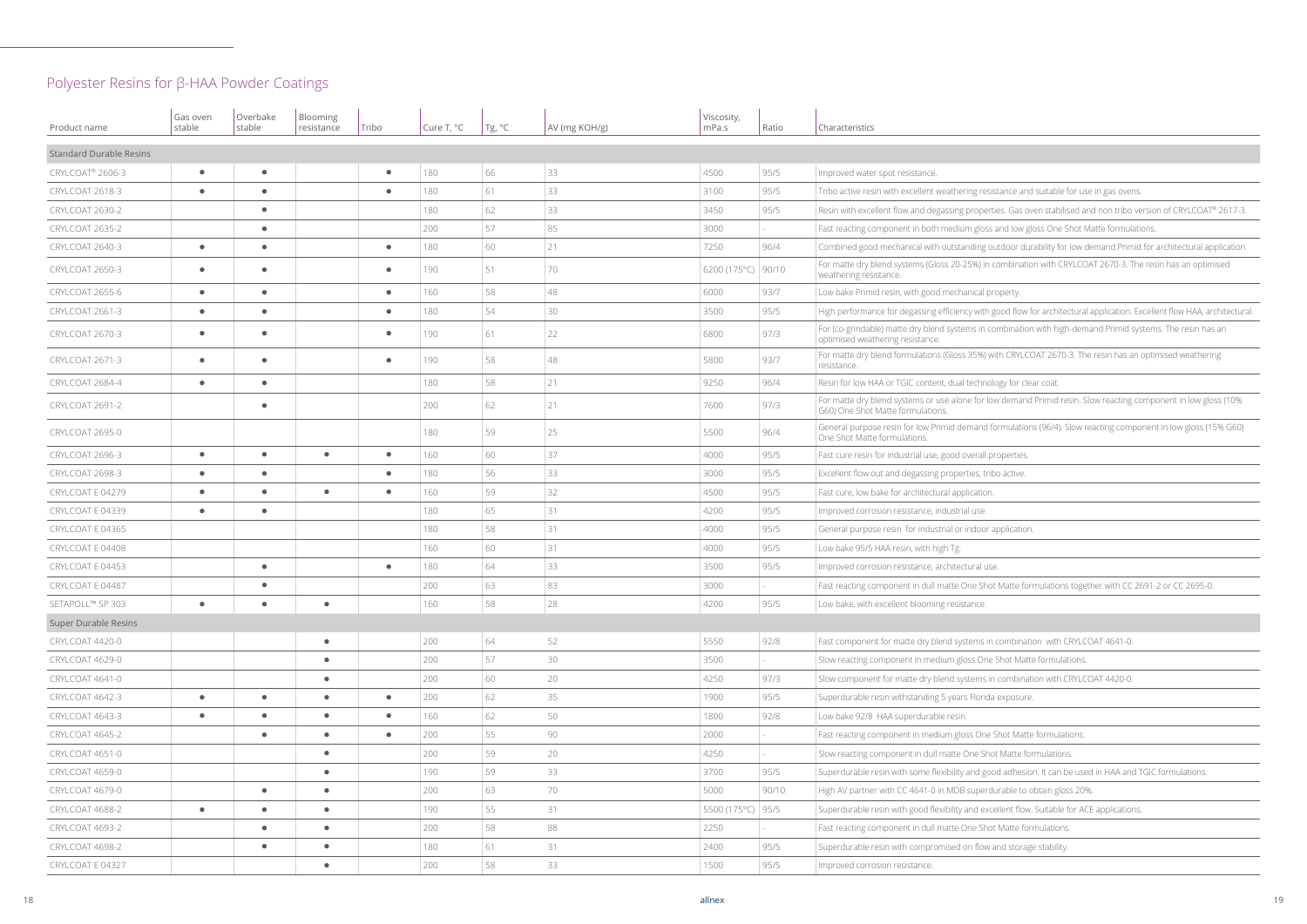ngs exhibit excellent thermal resistance and a high Tg.

USed for One Shot PU with high OH functionality resin.

I suitable for outdoor applications.

## Resins and Hardeners for Urethane Powder Coatings

| Product name                   | Cure T, °C | Tg, °C | OHV, mg KOH/g | Viscosity, mPa.s | Characteristics                                                                           |
|--------------------------------|------------|--------|---------------|------------------|-------------------------------------------------------------------------------------------|
| <b>Standard Durable Resins</b> |            |        |               |                  |                                                                                           |
| CRYLCOAT <sup>®</sup> 2814-0   | 200        | 52     | 295           | 3250             | High hydroxyl content, providing high hardness, stain resistance, anti-graffiti property. |
| CRYLCOAT 2818-0                | 190        | 58     | 100           | 2750             | Good solvent resistance. When used with BECKOPOX EH 694, the coatings exhibit excellent t |
| CRYLCOAT 2860-0                | 200        | 52     | 50            | 3500             | One shot matte PU formulations with CRYLCOAT® E 04176.                                    |
| CRYLCOAT 2868-0                | 190        | 60     | 32            | 6500             | High Tg resin with excellent reactivity and flow out.                                     |
| CRYLCOAT 2870-0                | 200        | 54     | 45            | 4500             | Excellent weathering resistance and good chemical resistance, can be used for One Shot PU |
| CRYLCOAT 2872-0                | 200        | 55     | 40            | 3700             | Good mechanical and chemical resistance.                                                  |
| CRYLCOAT 2876-0                | 200        | 58     | 290           | 4500             | Excellent hardness and stain resistance, suitable for anti-graffiti formulations.         |
| CRYLCOAT 2890-0                | 200        | 60     | 30            | 7250             | For low demand isocyanate formulations.                                                   |
| Super Durable Resins           |            |        |               |                  |                                                                                           |
| CRYLCOAT 4823-0                | 200        | 57     | 85            | 1900             | Good flow, mechanical, chemical and weathering resistance.                                |
| CRYLCOAT 4874-0                | 200        | 52     | 295           | 3250             | Superdurable resin for One Shot Matte PU formulation with CC 4891-0.                      |
| CRYLCOAT 4890-0                | 180        | 58     | 30            | 5000             | Superdurable resin with excellent flow.                                                   |
| CRYLCOAT 4891-0                | 200        | 58     | 31            | 5500             | Superdurable resin for One Shot Matte PU formulation with CC 4874-0.                      |
| CRYLCOAT E 04362               | 200        | 53     | 220           | 3000             | Superdurable high OH resin for One Shot Matte PU formulation with CC E 04375, gloss < 5%  |
| CRYLCOAT E 04375               | 200        | 58     | 30            | 5000             | Superdurable low OH resin for One Shot Matte PU formulation with CC E 04362, gloss < 5%.  |

| Product name   | Cure T, °C | NCO, % w/w | Characteristics                                                         |
|----------------|------------|------------|-------------------------------------------------------------------------|
|                |            |            |                                                                         |
| Crosslinkers   |            |            |                                                                         |
| ADDITOL® P 932 |            |            | Crosslinker for OH-Polyester resins based on an aliphatic structure and |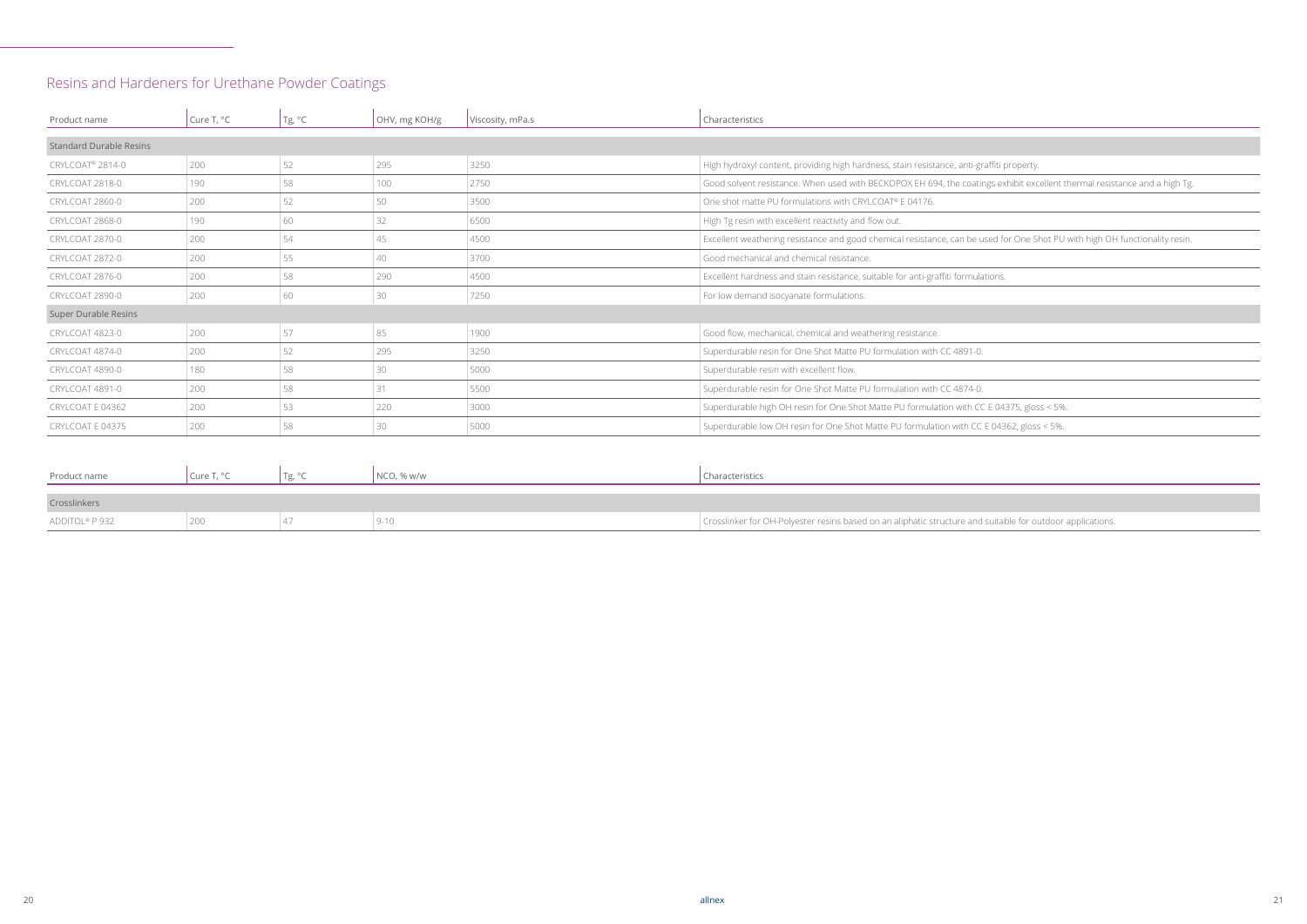resin is not available at large quantities.

an additional crosslinker of epoxy/polyester hybrid system.

## Polyester Resins for Glycidylester Powder Coatings

## Acrylic Resins and related products

## Polyester Resins for wrinkle finish

## Polyester Resins for special purposes

| Product name                   | Overbake<br>stable | Tribo | Cure $T, °C$ | Tg, °C | $\vert$ AV (mg KOH/g) $\vert$ mPa.s | Viscosity, | Ratio | Characteristics                                      |
|--------------------------------|--------------------|-------|--------------|--------|-------------------------------------|------------|-------|------------------------------------------------------|
| <b>Standard Durable Resins</b> |                    |       |              |        |                                     |            |       |                                                      |
| CRYLCOAT <sup>®</sup> 2501-2   |                    |       | 200          |        | 33                                  | 9400       | 91/9  | Outstanding flow out and good mechanical properties. |
| CRYLCOAT 2506-1                |                    |       | 180 (15')    | 67     | 33                                  | 5000       | 91/9  | General purpose for 91/9 stoechiometry with PT-910.  |
| Super Durable Resins           |                    |       |              |        |                                     |            |       |                                                      |
| CRYLCOAT 4540-0                |                    |       | 200          | 67     | 25                                  | 9000       | 93/7  | Superdurable resin with excellent properties.        |

| Product name                                  | Cure T, °C | Tg, $^{\circ}C$ | EEW, g/eq | Viscosity,<br>mPa.s | haracteristics                                                           |
|-----------------------------------------------|------------|-----------------|-----------|---------------------|--------------------------------------------------------------------------|
| GMA acrylic resins for low gloss formulations |            |                 |           |                     |                                                                          |
| SYNTHACRYL® 700                               | 200 (15')  |                 | 750       | 39000               | Co-resin for the production of dead matt coatings with CRYLCOAT® 2441-2. |

| Product name     | Tg, $^{\circ}$ C | OHV, mg<br>KOH/g | Characteristics                                                                                                                    |
|------------------|------------------|------------------|------------------------------------------------------------------------------------------------------------------------------------|
|                  |                  |                  |                                                                                                                                    |
| Crosslinkers     |                  |                  |                                                                                                                                    |
| ADDITOL® P 791   | $90$ (Tm)        | 310              | Aliphatic polyanhydride crosslinker for use with GMA-acrylic resins. The r                                                         |
| BECKOPOX® EH 694 |                  | 275              | Anhydride hardener for use with solid epoxy resins or OH polyester or an<br>Formulations exhibit chemical and overbake resistance. |

| Product name    | Cure T. | Tg, °C | OHV, mg<br>KOH/g | Viscosity,<br>mPa.s | Characteristics                                                |
|-----------------|---------|--------|------------------|---------------------|----------------------------------------------------------------|
| CRYLCOAT 2920-0 | 200     |        |                  | 12700               | For wrinkle finishes in combination with ADDITOL P 920.        |
| ADDITOL P 920   |         |        | 4/               | 8500                | Catalyst master batch for wrinkle finish with CRYLCOAT 2920-0. |

| Product name    | Cure T, °C | Tg, °C | OHV, mg<br>KOH/g | Viscosity,<br>mPa.s | Characteristics                                                              |
|-----------------|------------|--------|------------------|---------------------|------------------------------------------------------------------------------|
| CRYLCOAT 9240-0 |            |        |                  | 24000               | High viscosity resin suitable for cleaning material in extruder.             |
| CRYLCOAT 9246-0 |            |        |                  | 12000               | Organic filler for epoxy powder coating or as cleaning material in extruder. |
| CRYLCOAT 9292-0 | 180        |        | 40               | 4500                | Organic filler for epoxy powder coating.                                     |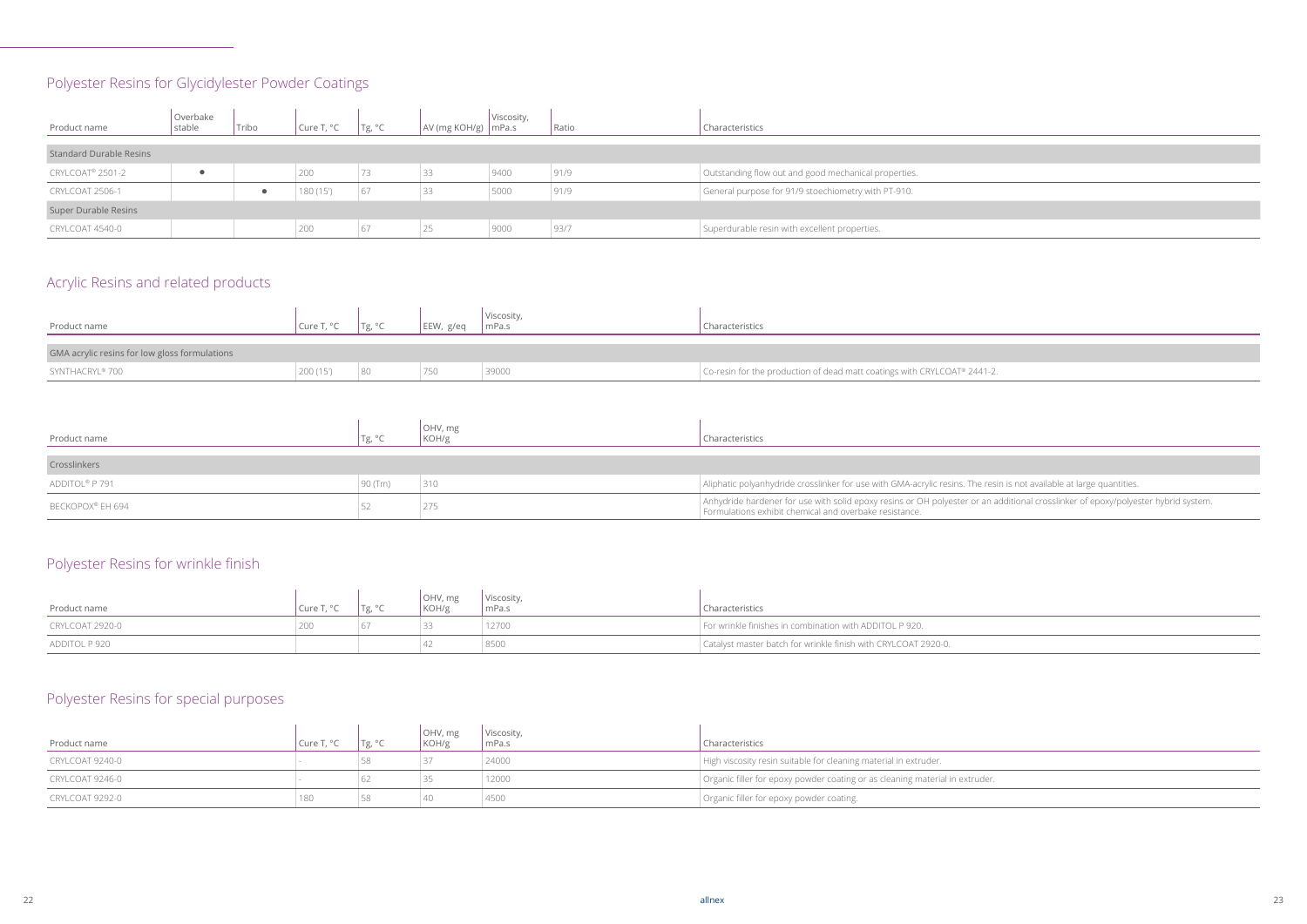metal application with good adhesion up to 70µm.

ation with excellent outdoor durability.

resin to improve flow and flexibility.

ove hardness and scratch resistance. Unsaturated urethane acrylate for use an UV powder coating.

lyester resin providing excellent adhesion as sole binder or tner for other UVECOAT resins at metal application.

hes for MDF applications and clearcoats on hardwood. Very good ratch resistances. For indoor uses with improved yellowing resistance.

hes for MDF applications. Very good chemical and scratch resistances.

ring applications. Excellent scratch and chemical resistances.

in developed for a variety of specialty applications, e.g. toners, where combined with a high glass transition temperature is required.

#### Master batches

| Product name               | Tg, $^{\circ}$ C | OHV | AV (mg KOH/g) | Viscosity,<br>mPa.s | Characteristics                                                                                                                            |
|----------------------------|------------------|-----|---------------|---------------------|--------------------------------------------------------------------------------------------------------------------------------------------|
|                            |                  |     |               |                     |                                                                                                                                            |
| Catalyst master batches    |                  |     |               |                     |                                                                                                                                            |
| ADDITOL <sup>®</sup> P 920 |                  |     | 42            | 8500                | Catalyst master batch for wrinkle finish with CRYLCOAT 2920-0.                                                                             |
| ADDITOL P 964              |                  |     | 33            | 3200                | A 5% active catalyst master batch for carboxylic acid/epoxy reaction<br>for use in Hybrid and TGIC system.                                 |
| ADDITOL P 966              |                  |     | 35            | 1900                | A 5% active catalyst master batch in super durable rsin carrier for use<br>in TGIC and AraditeTM PT-910 system.                            |
| Flow master batches        |                  |     |               |                     |                                                                                                                                            |
| ADDITOL P 824              | 49               | 45  |               | 1200                | Flow promoter master batch with 15% active substance. 3-5% on total<br>formulation weight for pigmented powders. Excellent gloss and flow. |
| ADDITOL P 890              | 51               | 45  |               | 3500                | Flow promoter master batch with 10% active substance. 7-8% on total<br>formulation weight. No haze. Suitable for clearcoats.               |
| ADDITOL P 891              | 56               |     | 35            | 2300                | Flow promoter master batch with 5% active substance. 7-10% on<br>binder is recommended. No haze. Suitable for clearcoats.                  |
| ADDITOL P 896              | 57               | 45  |               | 1800                | Flow promoter master batch with 15% active substance. 3-5% on total<br>formulation weight for pigmented powders.                           |
| Tribo master matches       |                  |     |               |                     |                                                                                                                                            |
| ADDITOL P 950              |                  | 30  |               | 7500                | Tribo master batch with 5% active substance.                                                                                               |

#### Flow promoter

| Product name                               | Appearance          | Activity % | Density<br>g/ml | Characteristics                                                                                                                |
|--------------------------------------------|---------------------|------------|-----------------|--------------------------------------------------------------------------------------------------------------------------------|
| MODAFLOW® POWDER III                       | Free flowing powder | 65         | 0.58-0.64       | Improves leveling and flow out, reduces surface defects,<br>improves substrate wetting and initial adhesion.                   |
| MODAFLOW POWDER 6000   Free flowing powder |                     | 65         | $0.58 - 0.64$   | Improves leveling and flow out, reduces surface defects and<br>broadens cross compatibility between different powder coatings. |

### Resins and additives for UV-curable powder coatings

| Product name                                | Tg, °C  | Viscosity,<br>mPa.s | Characteristics                         |
|---------------------------------------------|---------|---------------------|-----------------------------------------|
|                                             |         |                     |                                         |
| Resins and additives for metal applications |         |                     |                                         |
| UVECOAT <sup>®</sup> 2100                   | 57      | 5500                | High Tg resin for                       |
| UVECOAT 2200                                | 54      | 4500 (175°C)        | For metal applica                       |
| UVECOAT 9010                                | 85 (Tm) | 350 (100°C)         | Semi-crystalline r                      |
| UVECOAT 9146                                | 55      | 55000 (140°C)       | Additive to impro<br>for use as a cros: |
| UVECOAT 9539                                | 44      | 4000                | Unsaturated Poly<br>combination par     |
| Resins for wood applications                |         |                     |                                         |
| UVFCOAT 3002                                | 49      | 4500 (175°C)        | For texture finish<br>chemical and scr  |
| UVECOAT 3005                                | 48      | 4000                | For texture finish                      |
| Resins for resilient flooring applications  |         |                     |                                         |
| UVECOAT 3003                                | 49      | 3500 (175°C)        | For resilient floor                     |
| Toners                                      |         |                     |                                         |
| UVECOAT T 37621                             | 51      | 5200 (200°C)        | Unsaturated resi<br>a high reactivity o |

#### Health, Safety and Product Handling

#### **Toxicity**

CRYLCOAT® and SETAPOLL™ polyester products are solid resins with minimal toxicity. MODAFLOW® products have been subjected to acute toxicity and mutagenicity studies.

Details on specific coverage of individual studies are available upon request. Resin containers may contain polymer dust that could be irritating. Prevent dusty conditions and avoid breathing dust. Also, avoid contact with eyes and prolonged or repeated contact with skin. Use only with adequate ventilation. Equipment should be grouded to prevent electrical sparking. For more information on each product, please consult the current material safety data sheet (MSDS) which will be provided by allnex. Take into account the potential risk resulting in formulation with other materials such as catalysts, hardeners, pigments, and fillers.

#### **Storage**

BECKOPOX®, CRYLCOAT, SETAPOLL, UVECOAT, SYNTHACRYL® and ADDITOL® resins should be stored according to guidelines mentioned in the material safety data sheet (MSDS) and kept away from heat sources, humidity and direct sunlight. Do not stack

more than two pallets high. MODAFLOW powder products should not be stored in environments of high heat or humidity. The ideal storage temperature is between 4 °C (40 °F) and 38 °C (100 °F). Keep away from sparks and flame.

#### **Shelf Stability**

BECKOPOX, CRYLCOAT, SETAPOLL, UVECOAT, SYNTHACRYL, and ADDITOL resins have a minimum shelf life of one year after shipment when stored according to guidelines mentioned in the material safety data sheet (MSDS). The shelf life of MODAFLOW powder products is typically at least four years, when stored in the recommended environment.

#### **Packaging Information**

CRYLCOAT, SETAPOLL, UVECOAT, SYNTHACRYL, and ADDITOL resins are typically provided in 25 kg (55.1 lb) polyethylene bags. Supersack containers of 500 kg or 1000 kg are available upon request. MODAFLOW powder products are typically provided in 68 kg (150 lbs) fiber drums. Upon special request, 454 kg (1000 lbs) polypropylene bulk bags are available. BECKOPOX is typically provided in 25 kg paper bags with polyethylene in-liner.